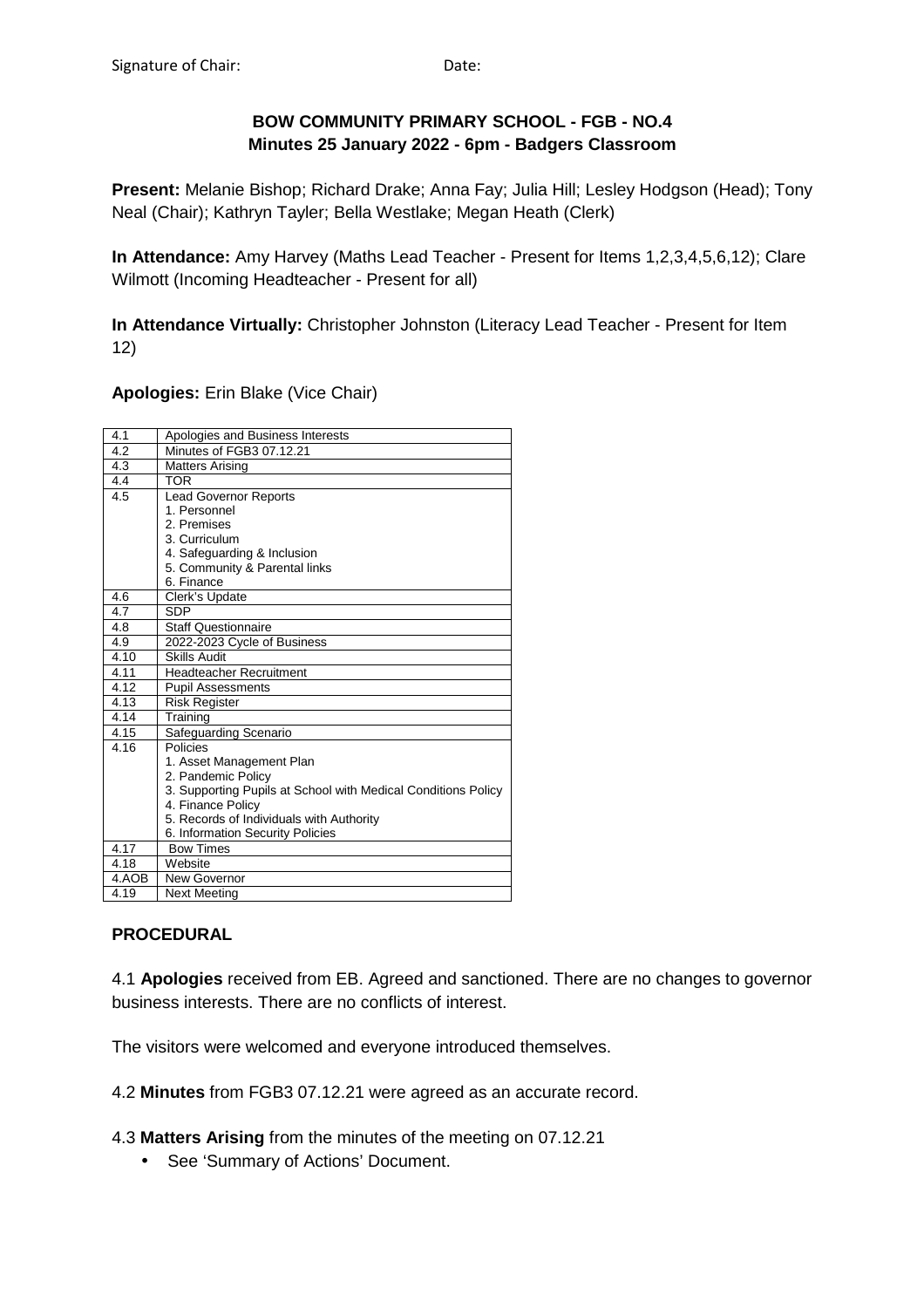- Item 1.9.2 The volunteer handbook has been updated to include COVID safety measures. It is hoped volunteers could be welcomed into school after Easter.
	- o Governors asked if volunteer DBS checks need to be redone.
		- LH explained how they do not and she has a confirmation email as evidence.
	- o Governors asked if the DBS checks should be redone anyway.
		- LH explained how she believes they should be due to the fact that they only prove no misconduct has taken place up to the date on the certificate and lockdown has proved significantly difficult for many people on many fronts
		- All governors agreed to the school getting all volunteer DBS checks updated.
- Item 3.3 TN created a policy equality assessment checklist. This is to be used for all school-written policies.

## **ACTION: MH and TN to prepare list of which policies will need checking against the equality checklist in next year's cycle.**

### 4.4 **Terms of Reference (TOR)**

- JH has been added to the FGB, RES and Second Committee TORS.
- BW has been added to the First Committee TOR.
- TN proposed that a 'nominated stand-in' is added to both the first and second committee TORS to cover us for absence.
	- o All governors agreed.
- ALL governors agreed the updated TORs, following agreed amendment.

### **ACTION: MH to update the First and Second Committee TORs.**

### 4.5 **Lead Governor Reports**

### 4.5.1 **Personnel - MB**

- MB observed a staff meeting and talked to staff.
- The disruption caused by a staff member being on long-term sick leave has settled.
- There are no concerns.

### 4.5.2 **Premises - RD**

- The site security points raised from the risk assessment review were addressed by LH.
- The fire walk was carried out by LH and SV. RD did not attend.
- Governors asked if the Lockdown practice has happened yet.
	- o LH explained how they are hoping to carry this out in March. It cannot happen now as there is currently a lot of COVID in the school.

### **ACTION: LH and RD to feedback on Lockdown practice to the FGB.**

### 4.5.3 **Curriculum - BW**

- BW carried out a learning walk on 02.12.22, focusing on literacy.
- This was a positive experience where she spoke to both staff and pupils.
- There was good engagement from both pupils and staff during lesson observations.
- BW was able to observe good progression of the subject throughout the school.
- Phonics is taught daily.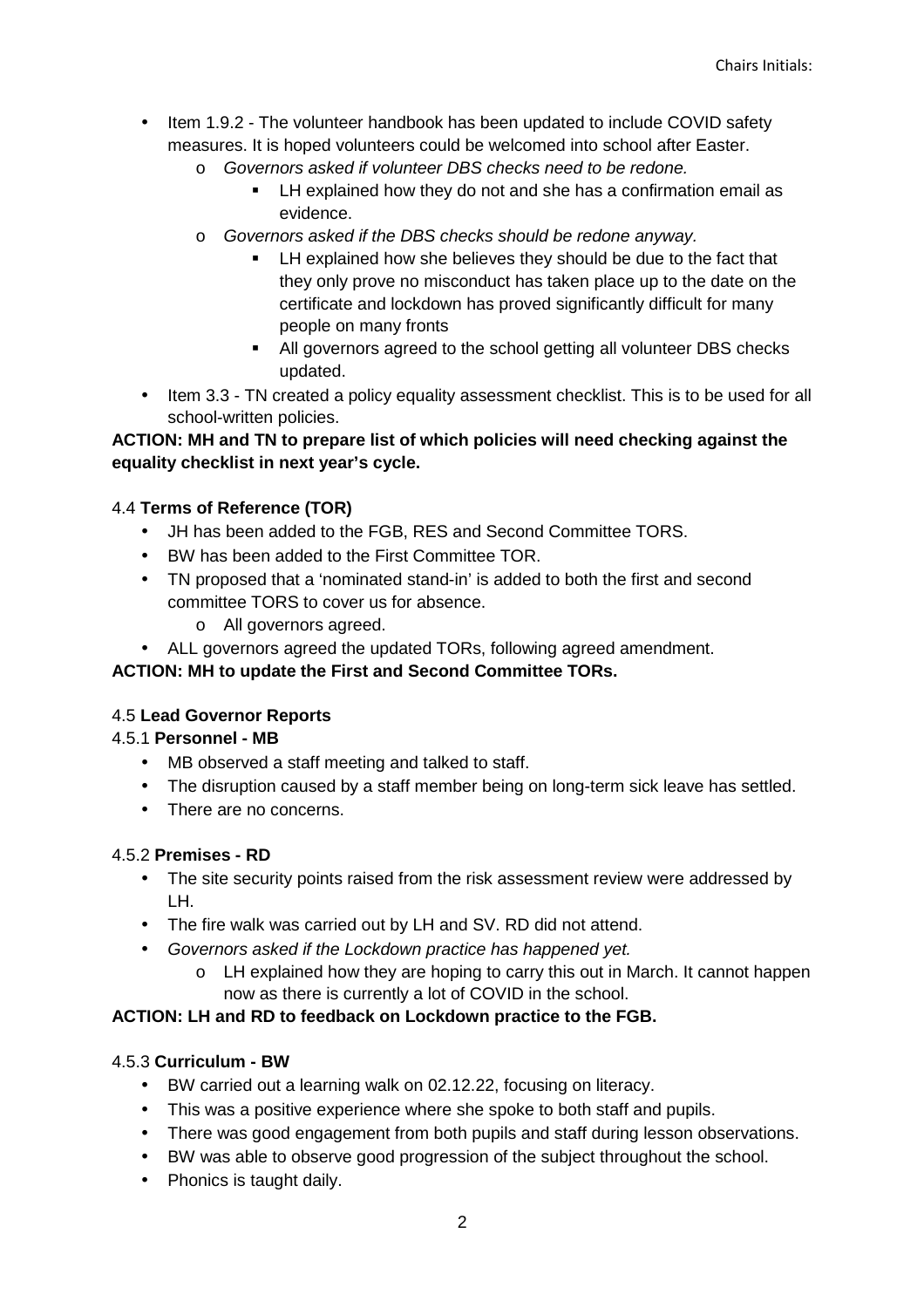- Pupils particularly like group stories and spelling work on the laptops.
- There are no concerns or issues to raise.

## 4.5.4 **Safeguarding & Inclusion - KT**

- KT visited the school on 20.01.22, to meet with the SENDCo.
- During this visit KT established that the school regularly check on children who are remote learning. All communication is logged and video calls are sometimes recorded.
- The process of inducting new staff was discussed. SV stated how the formal side was complete, but she did not know about the other items on the checklist. KT will follow this up.
- The SENDCo raised concerns over the reinstatement of pastoral care that stopped due to COVID. This is missed.
- All CPOMS entries are clearly marked as to whether further action is needed.
- There are no children missing in education.
- There are safeguarding posters around the school in accessible places for the pupils.

# **ACTION: 1. KT to share checklist with MB.**

- **2. KT to follow up non-formal items from the checklist.**
- **3. MH to circulate KT safeguarding notes.**

# 4.5.5 **Community & Parental Links - LH (EB absent)**

- FOBS have been carrying out a lot of fundraising.
- The outdoor Christmas event was very well attended and raised over £1000.
- The Valentines Disco has been postponed until Easter due to current COVID numbers.
- Parent workshops had been arranged as an action point from the parent questionnaires. These have had to be postponed due to current COVID numbers.
- Governors asked if these workshops could be recorded and sent to parents now.
	- $\circ$  LH explained how this cannot be done currently due to a high number of staff absence meaning that the relevant teachers cannot leave their classes as there is also an acute shortage of supply teachers to provide cover.
	- $\circ$  The workshops will be recorded after half term and posted on the website as well.
- Governor asked how many parents had booked into the first workshop.
	- o LH explained that there were approximately 12 parents booked to attend.

## 4.5.6 **Finance - TN**

- The Sports Premium report will be due at the end of this term.
- TN and LH have met to discuss the 'Children in Care' spend. It was agreed that the spend was appropriate.
- The Pupil Premium report is on the school website.
- The Capital budget remains unchanged.
- The Revenue budget has improved.
- The government have announced increased funding streams, these have not come through yet.
- The carry forward is £109,516.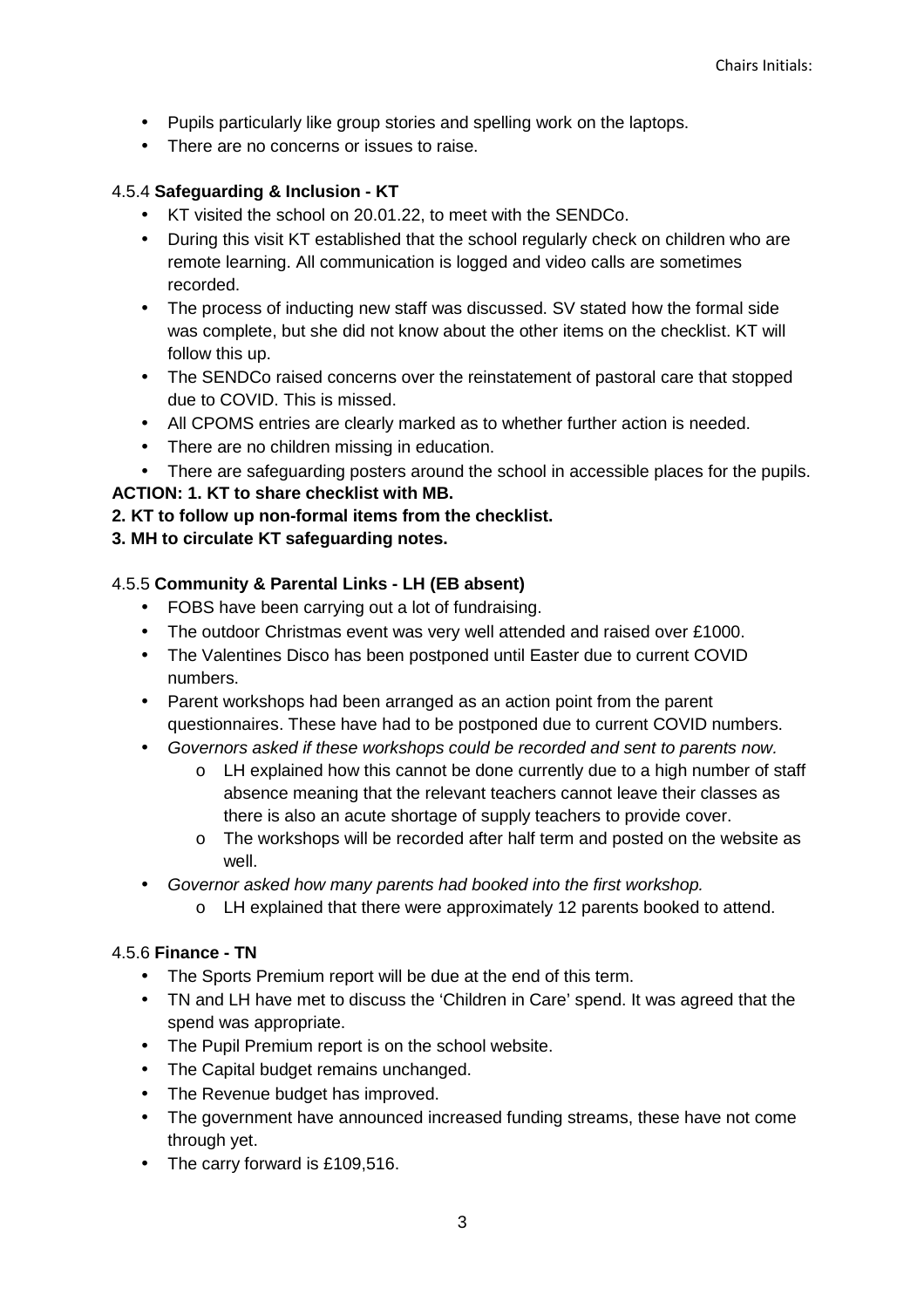- There is a £28,000 in year surplus.
- TN has queried all variances within the budget and is awaiting a response.
- Water and electricity rates have increased greatly.
- LH and TN have a meeting on 03.03.22 to set next year's staff structure and budget.
- Overall the finances are positive.

## 4.6 **Clerk's Update**

- MH has passed her NGA Development for Clerks course. She is now an 'ICSA Accredited Level 3 Certificate in Clerking of School and Academy Governing Boards'
- There is new training available through Babcock.
- There is new statutory quidance about School Uniform. LH explained how uniform is sold in the school, both new and second hand, and it is available to buy from Thomas Moore, in Exeter. Unbranded uniform is accepted.
- The SFVS is due by 31.03.22. This is all in hand.
- The RA100 risk assessment has been completed.
- MH shared the triangulation tool with governors. MH believes that governors are strong in gathering both 'First Hand' and 'School' based evidence, but feels there is room for improvement with 'External'.
	- o LH explained how a 'School Improvement Partner' (SIP) can be purchased through the LA, however this can be costly. It could be arranged to jointly purchase one with another local small school. SWIFT, formerly DTSA, also provide a similar service, for a cost.
	- o It was agreed that it would be helpful to compare the triangulation suggestions with the annual cycle to see where we fall short.

# **ACTION: 1. TN to ask MButler to look into retendering the school uniform supplier. 2. MH and TN to review the annual cycle against the triangulation tool.**

## **STRATEGIC PLANNING**

- 4.7 **SDP** 
	- The school is doing its best to achieve the maths and English targets.
	- There is currently many staff off work with COVID.
	- The deep-dives are ongoing. Staff are reviewing their subject areas progression through the school.
	- Implementing of the interventions is proving challenging. COVID is constantly interrupting through staff shortages.
	- Governors asked if the school is clear on what will not be achieved.
		- o LH explained how the planned resurfacing of the MUGA is on hold. The only quote received was £55,000, which is massively over-budget. No other requests for quotes were responded to. LH stated how there will need to be some serious fund-raising/grant searching to achieve this.
		- o The results catch-up is hard to predict. It has been another abnormal school year. Reading comprehension is improving - last year we were above national average, whereas this year it is hoped we will be meeting national average.
	- It currently takes noticeably longer to discuss concerns around individual pupils during staff meetings.
	- ARE is being recalibrated nationally, which will be helpful to our results.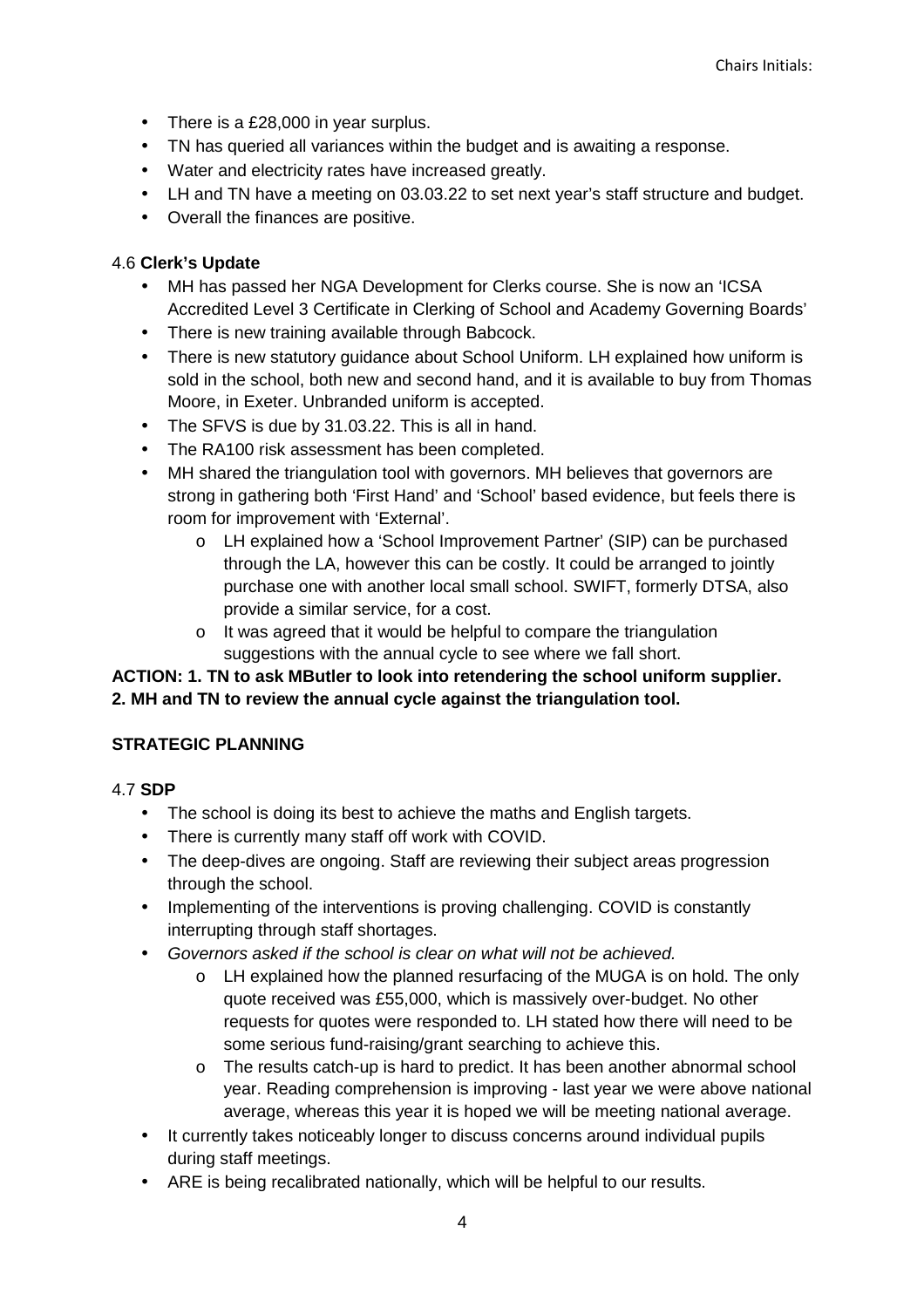- It is expected that SAT testing will return this year.
- Teaching is good throughout the school.
- SEND support is not where it should be, however attempts to recruit further staff have been unsuccessful. There are some pupils that need further support.
- Equality awareness has been discussed during assemblies.
- The RSHE parent consultation was carried out.
- Growth Mindset has not been looked into yet.

### **ACTION: LH to highlight actions discussed and to circulate to all governors.**

### 4.8 **Staff Questionnaire**

- A summary report was circulated prior to the meeting.
- The results of the questionnaire were encouraging.
- The actions flagged are of an operational nature and MB will discuss these with LH to cover them off.
- There are no further actions to take.

### 4.9 **2022-2023 Cycle of Business**

- A new Annual Cycle of Business has been drafted, in which the RES and T&L Committees are disbanded.
- It is hoped this will make meetings more effective and reduce the high level of repetition. It should lead to more focused decisions.
- It was noted how the agendas will be fuller. Governors would need to read all reports prior to the meetings and use the agenda time to ask questions.
- Meeting times will not be extended. This will be carefully monitored.
- The draft needs policies checking.
- The TORs will need amending to combine the committee meetings with the FGB.
- ALL governors agreed to the proposed changes.

## **ACTION: MH to check the policy schedule against the draft annual cycle.**

### 4.10 **Skills Audit**

- MH explained why we do an annual skills audit.
- MH will circulate the questionnaires to all governors over the next week and feedback at FGB5.
- It was clarified that this is not the same as an External Review of Governance (ERG). It was explained how there are alternative methods of ERG, including inviting another schools governing board to carry out a review in exchange for the same in return. The finance audit also acts as a form of ERG.

### **ACTION: MH to circulate Skills Audit Questionnaires.**

### 4.11 **Headteacher Recruitment**

- The new headteacher, CW, has been recruited and is in attendance. This is part of the ongoing handover process.
- Governors noted to LA Advisor report and associated cost.

## **STATUTORY REPORTING AND ACCOUNTABILITY**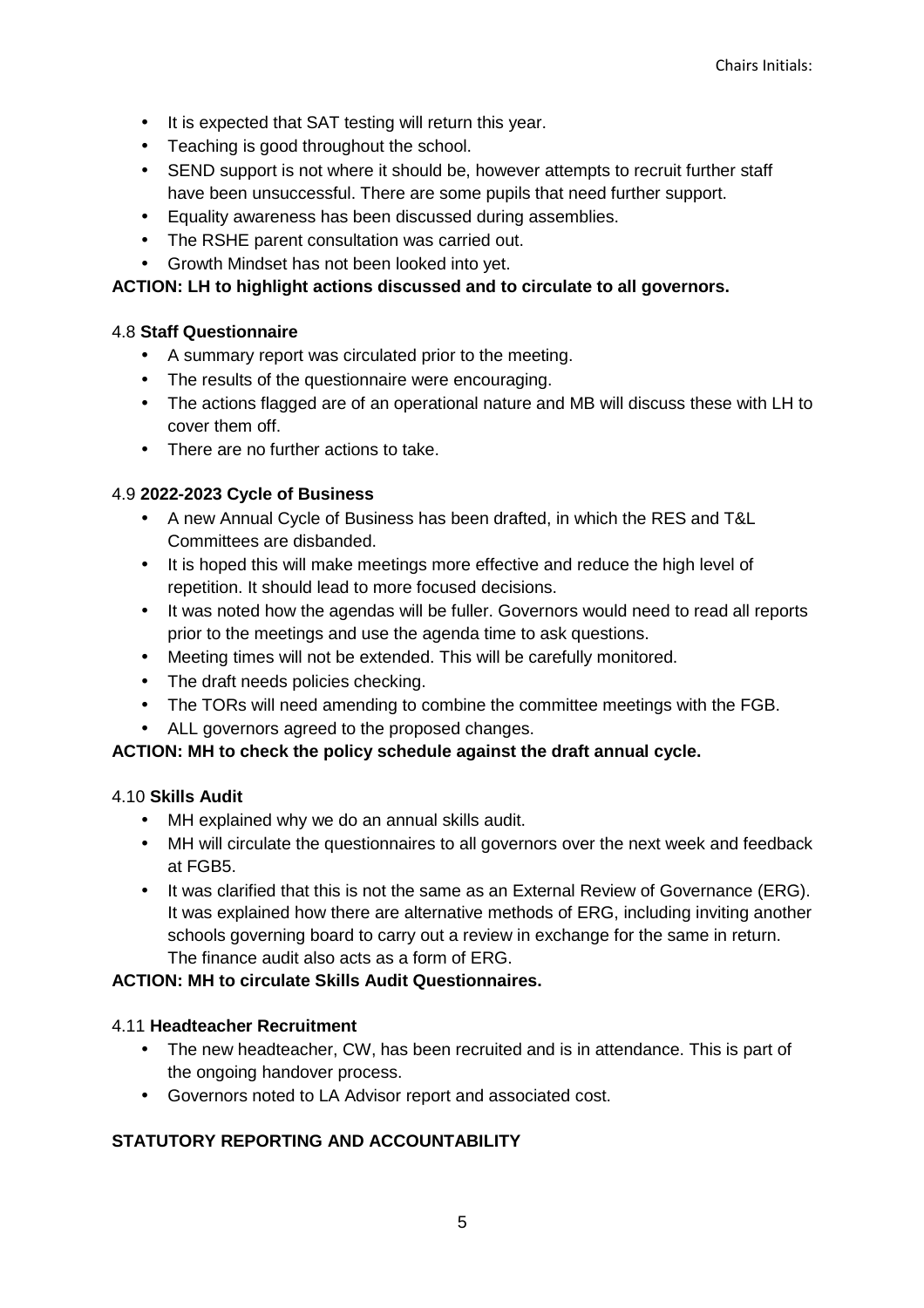# 4.12 **Pupil Assessments**

# **AH - Maths**

- A report from AH was circulate prior to the meeting. AH ran through her report for governors.
- The bottom 20% of non-SEND pupils in each class is being targeted. There is a plan in place.
- Lack of confidence with maths, both in pupils and parents, can be an issue.
- There continues to be a push on TT Rockstars.
- Governors asked if the capacity is there to be able to achieve the 'even better ifs'.
	- o AH explained how TAs are running regular interventions; the lowest achieving children have been identified; teachers are being regularly trained and monitored; everyone is doing their best.
	- o Daily Mini-maths has been having a positive impact.
	- $\circ$  It is hard to say whether this will be enough, the school are confident they are doing all they can.
	- o Current staffing issues are not helping the situation.
- Governors asked about the lower year 3 results.
	- o AH explained how year 3 is a challenging year group in general. This is largely due to the transition from KS1 to KS2. The pace of work picks up and they need time to adapt.
	- o This particular year 3 have not had a full year in school for 2 years.
	- o AH assured governors that year 3 always look behind at this stage in the year.
- Governors questioned year 5's results.
	- o AH explained how the current year 5 has a high percentage of SEND pupils. Many of the SEND pupils will not hit ARE.
	- o Some of the pupils are only 1 point off ARE.
- Governors thanked AH for her attendance.

## **CJ - Literacy**

- A report from CJ was circulated prior to the meeting. CJ ran through his report for governors.
- Accelerated Reader is still encouraging pupils reading.
- Current frustrations include pupils' lack of consistent time in school (due to illness) and lack of staff (both due to illness and recruitment issues).
- Governors asked how much can be realistically achieved.
	- o CJ explained how it is hard to predict. If school stays open with good attendance from both staff and pupils, the progress should increase.
	- $\circ$  It is hoped that the actions plans in place for the lowest 20% of non-SEND pupils in each class can be achieved.
	- o Targets should be achieved but there are many variables.
- CJ stated how governors are welcome to contact him with any future questions.
- Governors thanked CJ for his attendance.

## 4.13 **Risk Register**

• It was proposed that the risk of harm to pupils was rated too highly. It was proposed to reduce it to 'Medium'.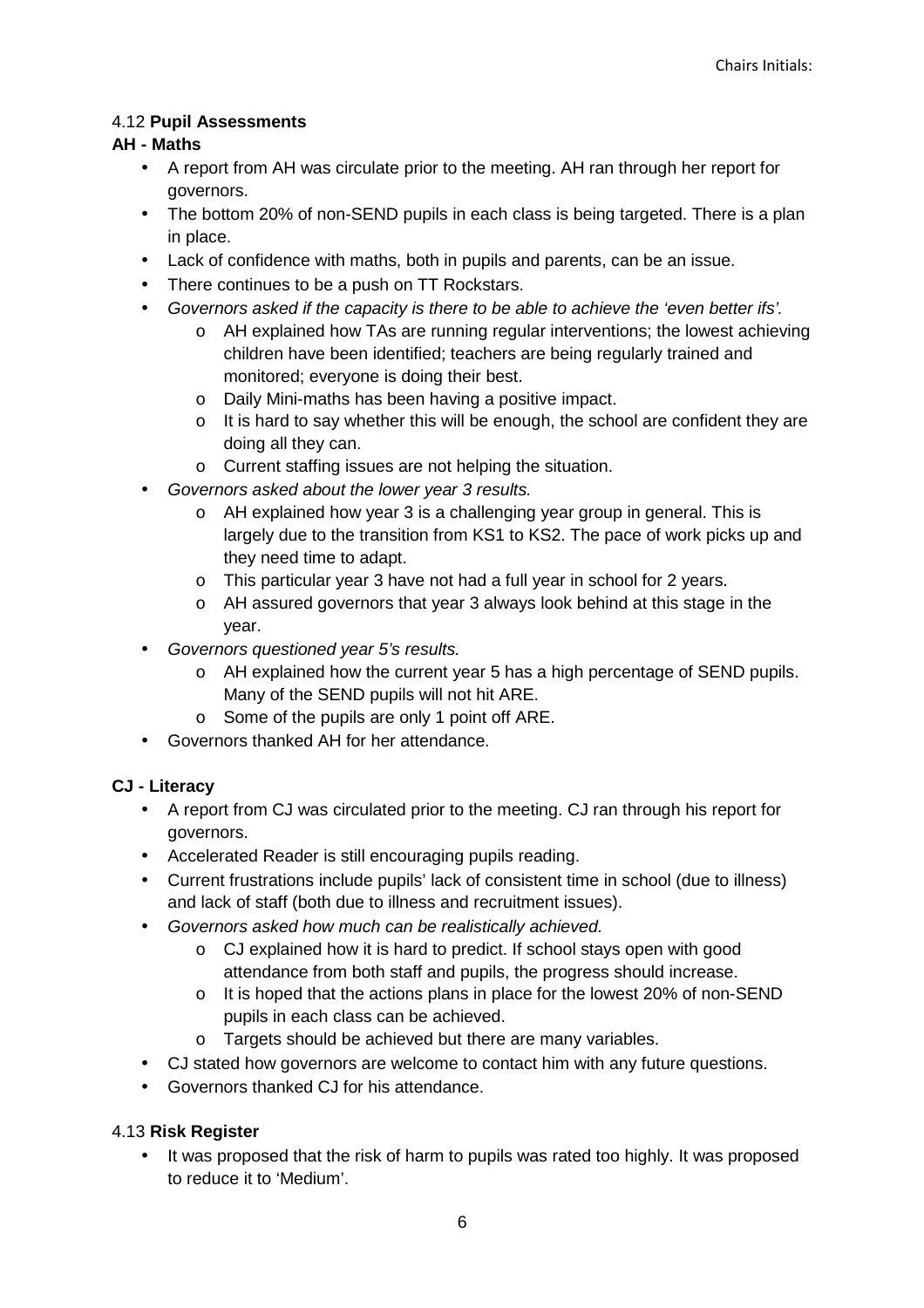- It was proposed that risks 3 and 4 are equal.
- ALL governors agreed to the above 2 amendments.
- It was noted how the risks linked with finances will change if the extra money from the government comes through.

## 4.14 **Training**

- JH attended the Induction for New Governors course. This was a good course but not particularly helpful.
- JH was recommended school finance training; safeguarding training; and safer recruitment training.
- Governors suggested EB might find this Parent Link course helpful.
- KT, TN and MB attended the Governance Briefing. Reports from MB and KT were circulated prior to the meeting.
	- $\circ$  It was noted how the computing curriculum was a matter arising from this. This is in hand and will be discussed further at T&L2.
- MB is booked on the Staff Wellbeing Course.
- KT completed the Child Protection and Safeguarding Level 3 Refresher.
- MH completed the Development for Clerks Course.

# **ACTION: KT to inform EB about the Parent Link training course.**

## 4.15 **Safeguarding Scenario**

- LH shared the Babcock 'One Minute Guide' about 'Prevent'.
- Prevent continues to be covered in RSHE and assemblies.
- Staff look for push and pull factors and pass on observations to the secondary schools to continue monitoring; pupils are a standing agenda item at staff meetings.
- Concerns are reported to the safeguarding leads.
- Governors asked how many staff members have had specific prevent training.
	- o LH explained how she does not know yet as this was only raised with staff last week.
- Governors asked if there were any parents with extreme views around COVID, due to a strong 'anti-vax' presence in Crediton.
	- o LH explained how there are none that she is aware of.
- Governors asked if the school are clear on how British Values are woven into the curriculum.
	- o LH explained how they are throughout the curriculum. Some examples include democracy through the school council elections; voting for various things around the school; and assemblies, as well as RSHE.

## 4.16 **Policies**

## 4.16.1 **Asset Management Plan**

- This has been tidied up, with superfluous items removed.
- There are a lot of high cost items within.
- Governors asked who the current handyman is.
	- o LH explained how they use a self-employed handyman on an ad-hoc basis. He cannot do the guttering work required meaning this will need to be put out to tender.